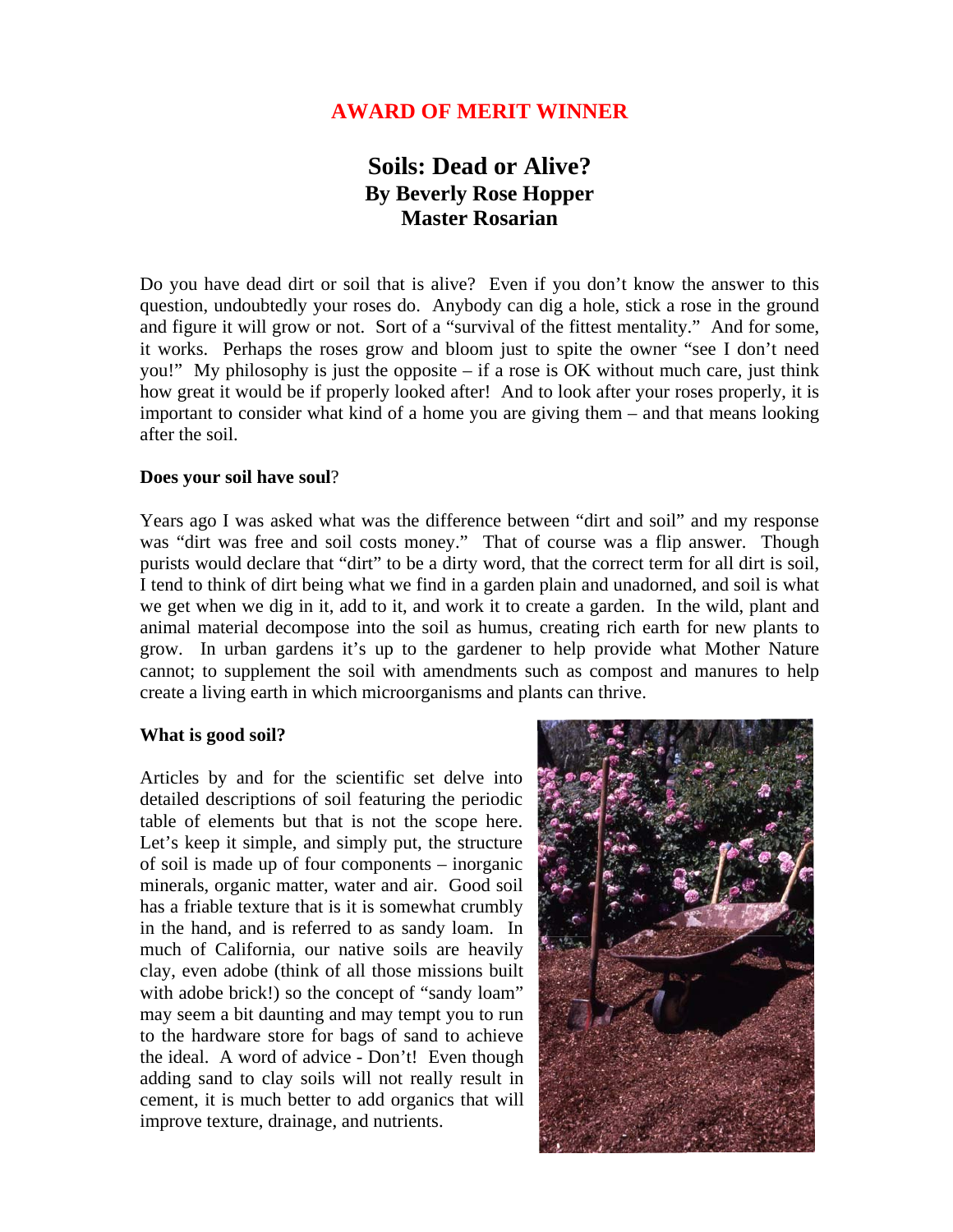#### *Redwood Compost makes good mulch*

Now according to the American Rose Society *Consulting Rosarian Manual*, "A Consulting Rosarian should never recommend treatment of another person's rose bed without first recommending a complete soil test." *Puhleeze!* Let's be realistic, John Q. Public is not going to spend several hundred dollars on a soil test just to grow a few roses. However if they are interested I can tell them the Soil and Plant Lab will do a jolly job. Personally, I've been growing roses for over twenty years and though I used to employ a pH meter and various other gizmos, now rather than reading test strips I simply "read my roses" Do they look happy? Roses grow best in soil that is slightly acidic, 6 to 6.5 being considered ideal for roses. Some variation is fine, but if you give your roses a sensible diet of balanced fertilizers you lesson the risk of throwing the soil out of balance.